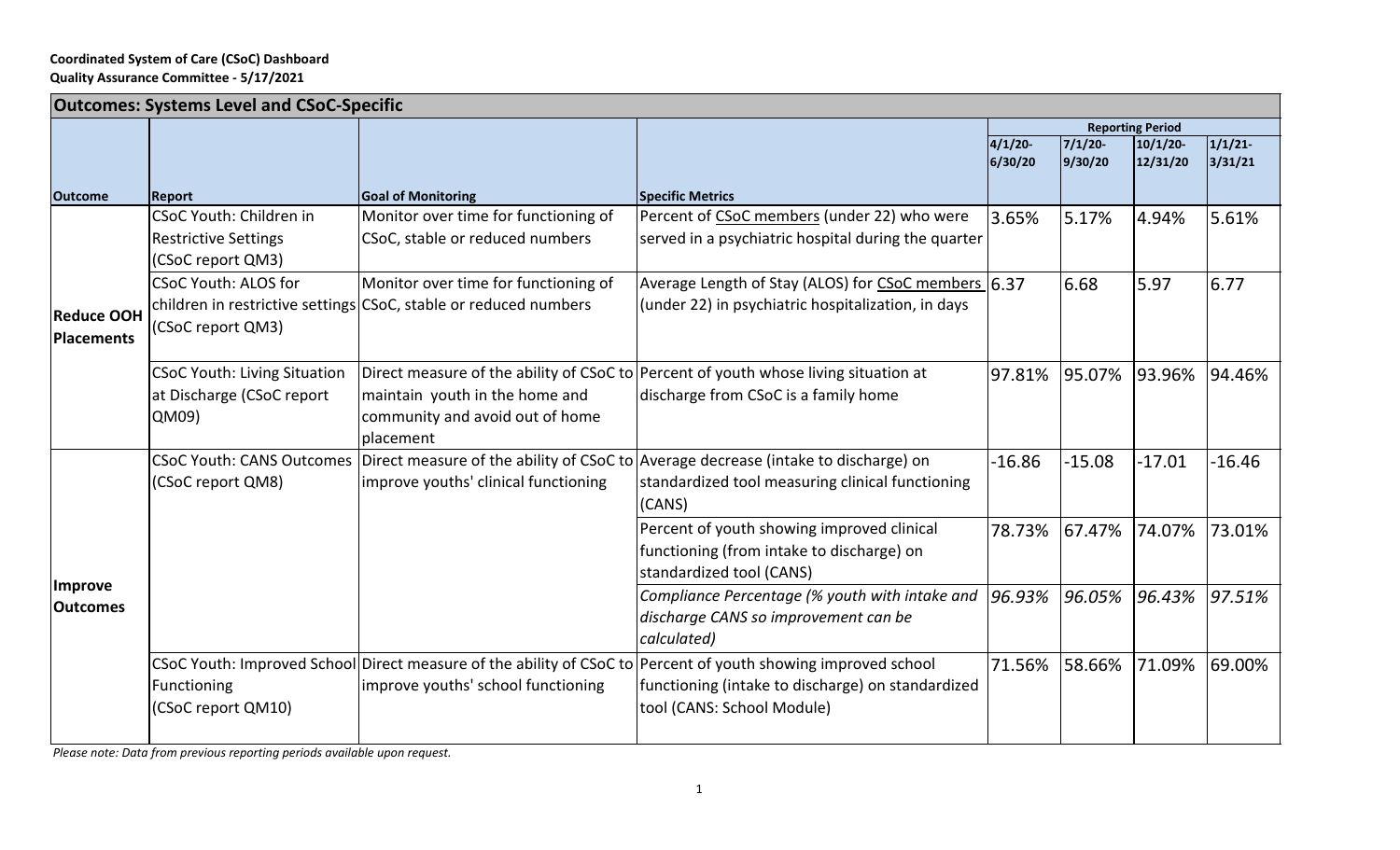## **Coordinated System of Care (CSoC) Dashboard**

**Quality Assurance Committee ‐ 5/17/2021**

| Process Indicator: Youth Receiving Services in their Homes and Communities |                                               |                                                  |                                                      |                         |          |          |             |  |  |  |
|----------------------------------------------------------------------------|-----------------------------------------------|--------------------------------------------------|------------------------------------------------------|-------------------------|----------|----------|-------------|--|--|--|
|                                                                            |                                               |                                                  |                                                      | <b>Reporting period</b> |          |          |             |  |  |  |
| <b>Process</b>                                                             |                                               |                                                  |                                                      | $4/1/20$ -              | 7/1/20   | 10/1/20  | 1/1/21      |  |  |  |
| Indicator                                                                  | <b>Report</b>                                 | <b>Goal of monitoring</b>                        | <b>Specific Metrics</b>                              | 6/30/20                 | 9/30/20  | 12/31/20 | 3/31/21     |  |  |  |
| <b>Increase</b><br><b>Utilization</b><br>of HCBS                           | <b>CSoC Youth: Access to</b>                  | Ensure that Wraparound is                        | Percent of CSoC members for whom:                    | 89.22%                  | 88.62%   | 91.45%   | 91.65%      |  |  |  |
|                                                                            | Wraparound                                    | accessible and responsive to<br>immediate needs. | Timely referral standard was met                     |                         |          |          |             |  |  |  |
|                                                                            | (CSoC report QM12)                            |                                                  | Timely first contact standard was met                | 92.57%                  | 96.72%   | 95.81%   | 97.75%      |  |  |  |
|                                                                            |                                               |                                                  | Timely face-to-face contact was met                  | 78.81%                  | 73.13%   | 75.14%   | 78.00%      |  |  |  |
|                                                                            | <b>CSoC Youth: Enrollment</b>                 | Monitor number of youth in                       | <b>Total number of CSoC Enrollees</b>                | 2,540                   | 2,599    | 2,659    | 2,650       |  |  |  |
|                                                                            | and Agency Involvement                        | CSoC and agency<br>involvement.                  | Number of CSoC Enrollees involved with               | 278                     | 272      | 245      | 241         |  |  |  |
|                                                                            | (CSoC report QM6)                             |                                                  | Juvenile Justice                                     | (10.94%)                | (10.47%) | (9.21%)  | (9.09%)     |  |  |  |
|                                                                            |                                               |                                                  | Number of CSoC Enrollees involved with DCFS          | 297                     | 296      | 305      | 281         |  |  |  |
|                                                                            |                                               |                                                  |                                                      | (11.69%)                | (11.39%) | (11.47%) | $(10.60\%)$ |  |  |  |
|                                                                            | <b>CSoC Youth: Utilization of</b>             | Ensure Wraparound is                             | Percent of fully enrolled CSoC members with at 88.3% |                         | 89.2%    | 90.7%    | 91.9%       |  |  |  |
|                                                                            | <b>Natural Supports</b>                       | helping families build                           | least one natural/informal support person on         |                         |          |          |             |  |  |  |
|                                                                            | (CSoC report QM13)                            | sustainable teams with                           | their Plan of Care (POC)                             |                         |          |          |             |  |  |  |
|                                                                            | natural supports.                             |                                                  |                                                      |                         |          |          |             |  |  |  |
|                                                                            | <b>CSoC Youth: Youth</b>                      | <b>Ensure that CSoC members</b>                  | Percent of members receiving services in             |                         |          |          |             |  |  |  |
|                                                                            | receiving services in                         | are able to access the                           | sufficent amount, frequency, and duration.           |                         |          |          |             |  |  |  |
|                                                                            | sufficient amount,<br>services that their CFT |                                                  | Month 1 of reporting period                          |                         |          |          |             |  |  |  |
|                                                                            | frequency, and duration                       | determined they need.                            |                                                      | 97.38%                  | 98.55%   | 97.70%   | 97.09%      |  |  |  |
|                                                                            |                                               |                                                  | Month 2 of reporting period                          | 97.56%                  | 98.26%   | 97.90%   | 97.91%      |  |  |  |
|                                                                            | (CSoC report POC 6)                           |                                                  | Month 3 of reporting period                          | 98.39%                  | 98.46%   | 98.12%   | 97.12%      |  |  |  |

*Please note: Data from previous reporting periods available upon request.*